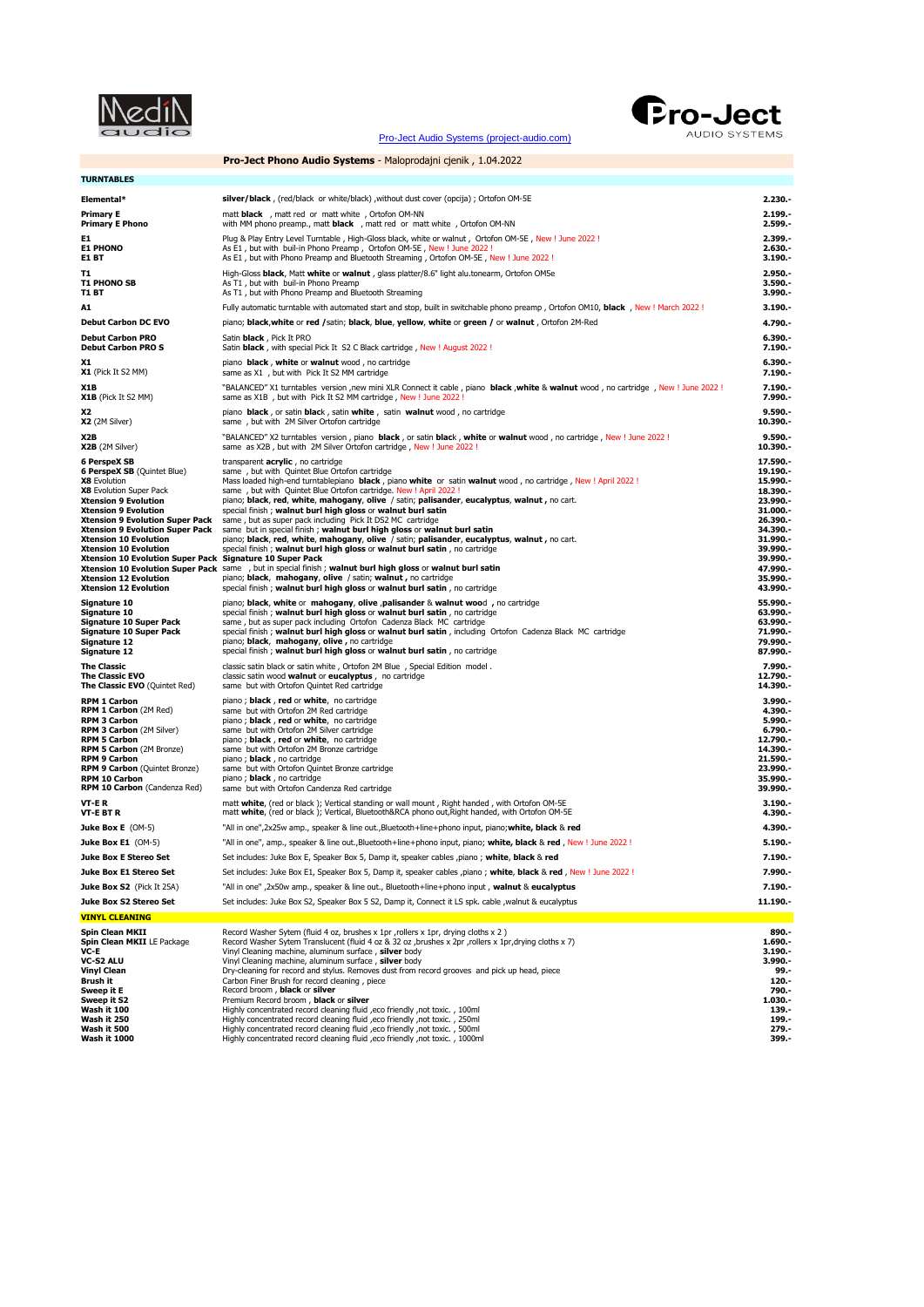| ı<br><b>Service Service</b><br>in the control of the control of the control of the control of the control of the control of the control of th |
|-----------------------------------------------------------------------------------------------------------------------------------------------|
|                                                                                                                                               |

[Pro-Ject Audio Systems \(project-audio.com\)](https://www.project-audio.com/en/)

**Pro-Ject Phono Audio Systems** - Maloprodajni cjenik , 1.04.2022



**DUST COVER** Cover it E<br>Cover it RPM 1/3 Clear acrylic dustcover for Elemental<br>Cover it RPM 5/9 Clear acrylic dustcover for RPM Carbon & RPM3 Carbon<br>Cover it R21 State acrylic dustcover for RPM5 Carbon & RPM9 Carbon<br>Cover it 2.1 2.230. **Cover it RPM 1/3**<br> **Cover it RPM 1/3**<br> **Cover it RPM 5/9**<br> **Cover it RPM 5/9**<br> **Cover it 2.1**<br> **Cover it 2.1**<br> **Cover it 2.1**<br> **Cover it 2.1**<br> **Cover it 2.30.-**<br> **Cover it 2.30.-**<br> **Cover it 3.30.-**<br> **Cover it Signature 1 Cover it Signature 12** Clear acrylic dustcover for Signature 12 **2.390.**<br>Cover it Anti Dust VC Cloth cover fitting Vinyl Cleaner VC-E & VC S2 Alu . **ADJUSTMENTS Adapt it Silver Adaptor for use with 7-inch single records 130.-**<br>Adjust it **Adjustic Constant Adjustment of bearings, if misadjusted <b>Adjustic Constant Constant Constant Constant Align it DS2**<br> **Align it DS2** Multiple protractors on the template , packed **319.**<br> **Align it DS2** Multiple protractors on the template , packed **319.**<br> **Align it DS2** Multiple protractors on the template , packed **319.**<br> **Align it Example 2.230.**<br> **Level it Example 2.230.**<br> **Level it** Spirit level for optimum positioning of a turntable **279. Strobe it**<br>**Strobe it** Control of turntable speed **230.**<br>**Mount it** Anti-magnetic precision screws. Stable installment of a cartridge **230.**<br>**Mount it** Anti-magnetic precision screws. Stable installment of a cartridge **23 Mount it** Anti-magnetic precision screws. Stable installment of a cartridge **129.- Measure it E** 4 digit LCD display with backlight, 4 weighing modes **280.- Measure it S2 Electronic stylus balance, 4 digit LCD-Display with backlight <b>1980.**<br> **Q up Property of the Automatic tonearm lifter for manual turntables <b>470.**<br> **Q up Automatic tonearm lifter for manual turntables SOUND OPTIMIZING** A**cryl it in the community of the Substitutes** metal platter. Inert material avoids resonances<br>**Acryl it E** Frank Substitutes MDF platter Inert material avoids resonances<br>C**lamp it in the community of the Substitute of the Coryl it**<br> **Cork it** Alternative platter material avoids resonances<br> **Clamp it** Substitutes MDF platter Inert material avoids resonances<br> **Cork it Alternative platter material sound characteristics**<br> **Cork it alternative Cork & Rubber it 1mm**<br> **Cork & Rubber it 1mm**<br> **Cork & Rubber it 3mm**<br> **Cork & Rubber it 3mm**<br> **Cork & Rubber it 3mm**<br> **Cork & Rubber it 3mm**<br> **Cork & Rubber it 3mm**<br> **Cork & Rubber it 3mm**<br> **Cork & Rubber it 3mm**<br> **Cork Cork & Rubber it 3mm**<br> **Cork & Rubber it 3mm**<br> **Cork & Rubber it 3mm**<br> **Cork & Rubber it 3mm**<br> **Expecial absorber feet for elgonal it E**<br>
Support platform for many **Damage is Special absorber feet for effrctive decoupling , Set of 4 pcs Ground it E** Support platform for many turntables or other equipment<br> **Ground it Deluxe 1** Resonance free placement for turntables & Hifi **Ground it Deluxe 1**<br> **Ground it Deluxe 2**<br> **Ground it Deluxe 2**<br> **Ground it Deluxe 3**<br> **Ground it Carbon**<br> **Ground it Carbon**<br> **Ground it Carbon**<br> **Ground it Carbon**<br> **Ground it Carbon**<br> **Ground it Carbon**<br> **Ground it Car** Ground it Deluxe 2 Resonance free placement for turntables & Hifi<br>Ground it Deluxe 3 Resonance free placement for turntables & Hifi<br>Ground it Carbon Clearly noticeable sound improvement **High Power iT** Grounded, high performance power supply for Pro-Ject 15V DC DC turntables , New !<br> **Leather it Alternative platter mats with special sound characteristics: black or grey** L**eather it channed and the final community** of the and the state of the state of the state of the state of the s<br>Record Puck E and the state of the state of the state of the state of the state of the state of the state of **Record Puck** Heavy weight record puck **550.-** -**Record Puck Signature 10/12** Heavy weight record puck<br>**Record Puck Brass Heavy** weight record puck<br>**Signature Headshells Fit**s all tonearms with SME mounting standard, 3 diferent headshells materials: Carbon ,Oak wood or **CARE Clean it** Smooth cleaner for diamant stylus **80.**<br> **Crease it** Smooth cleaner for diamant stylus a smooth movement **149.**<br> **Sigmant Communication 149.** Grease it<br>
To be used with inverted bearings. Helps a smooth movement<br> **Hifi Clean**<br> **Hifi Clean Hifi Clean Pry-cleaning for electronic. Removes dust ...from surface** , piece **189.-**<br> **Lube it Example 2008 High-tech lubricant for constant velocity <b>189.-**<br> **Lube it Proposed and State and State 2008 189.-LIFESTYLE** -**.79 .** Individual colours give your tourntable a very special apperance<br>**Rack it - https://** Exteract system for turntables & Box Design components; matt / or high gloss: white, black, champagne, petrol, grey, yellow **23 Wallmount it WMI-2** Resonance-free wall mount for turntables & Hifi , black **1.990.**<br> **Wallmount it WMI-3** Resonance-free wall mount for turntables & Hifi , black **1.990. Wallmount it WMI-5** Resonance-free wall mount for turntables & Hifi , black & walnut **and the search of the search of the search of the search of the search of the search of the search of the search of the search of the s 78 RPM** -150. The 78 rpm Pulley Set Consits of new drive pulley and drive suitable for playback of 78 rounds per minute<br>Pulley SB Dutch Set Drive pulley suitable for playback of 78 rounds per minute **CARTRIDGES Pick it 2M Silver Moving Magnet principle.** 2M Silver should be connected to phono MM inputs **1.590.**<br>**Pick it 25A CONNECT MOVING Magnet principle.** Pick it 25A should be connected to phono MM inputs **1990. Pick it 25A** Moving Magnet principle. Pick it 25A should be connected to phono MM inputs **790.-** Pick it S2 MM Moving Magnet principle. Pick it S2 MM should be connected to phono MM inputs<br>Pick it PRO Moving Magnet principle . Made for Debut PRO New !<br>Pick it DS2 MC Moving Coil principle. Needs MC-compatible phono inp **Pick it S2 C** Moving Magnet principle. Suitable for MM phono stages **1.030.**<br> **Ortofon 2M Black** The best of everything, true to the groove **1.030.**<br> **1.030. Ortofon 2M Black** The best of everything, true to the groove open<br> **ORTOFON 2M Blue** Adds more dynamics and resolution, sounds more open<br> **ORTOFON 2M Bronze** Adds even more resolution and details in an evenhanded way<br> **OR ORTOFON OM10** PACKED Uses spherical diamond, robust solution for general purpose **120.-**<br>**ORTOFON Quintet Red** A perfest introduction to the world of ortofon moving coils **2.390.-**<br>**DRTOFON Quintet Red** A perfest introduc **TONEARMS 9 cc** 9¨ precision tonearm with carbon-fibre armtube. Weight: 250 g (without counterweight) **4.790 -5.590.- 9 cc Evolution** 9¨ precision tonearm with carbon-fibre armtube. Weight: 265 g (without counterweight) **6.790 -7.030.- 10° cc Evolution**<br> **10¨ precision tonearm with carbon-fibre armtube. Weight: 250 g (without counterweight)**<br> **10** cc Evolution **10¨** precision tonearm with carbon-fibre armtube. Weight: 335 g (without counterweight)<br> **10 12 cc Evolution** 12¨ precision tonearm with carbon-fibre armtube/headshell. **7.990 -8.790.- Signature Tonarm 9¨** Single pivot design minimased bearing friction; optional headshells: wood & carbon **17.590.- Signature Tonarm 10¨** Single pivot design minimased bearing friction; optional headshells: wood & carbon **18.390.- Signature Tonarm 12¨** Single pivot design minimased bearing friction; optional headshells: wood & carbon **19.990.- LPs** [LPs – Pro-Ject Audio Systems \(project-audio.com\)](https://www.project-audio.com/en/category/lps/) **V.A** LP's list on demand , link > https://www.project-audio.com/en/category/accessories/lps/ **129 - 399.- Special Artist & Anniversary Prod** 

ART - METALLICA (PICK IT S2 C) Details to Follow , New ! June 2022!<br>Phono Box ultra 500 Phono Box ultra 500 is like no other phono preamplifier in its segment , Limited Edition (just 1 pc left) 2.699.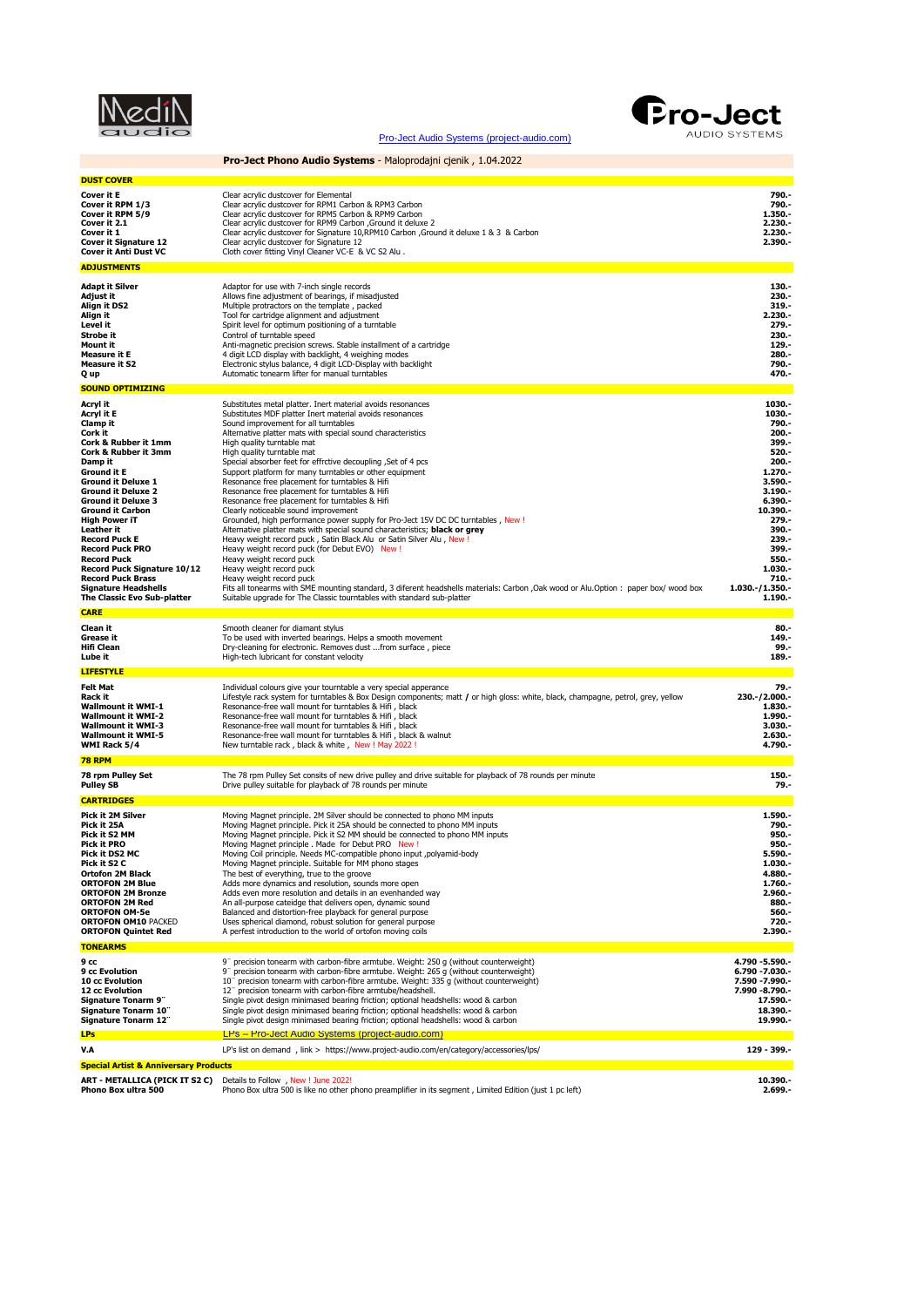|                                                                                                                                                                                                                                                                                                                                                                                                                       | <b>Pro-Ject</b><br>AUDIO SYSTEMS<br>Pro-Ject Audio Systems (project-audio.com)                                                                                                                                                                                                                                                                                                                                                                                                                                                                                                                                                                                                                                                                                                                                                                                                                                                                                                                                                                                                                                                                                                                                                                                                                                                                                                                                                                                                                                                                                                                 |                                                                                                                                                                                                                             |
|-----------------------------------------------------------------------------------------------------------------------------------------------------------------------------------------------------------------------------------------------------------------------------------------------------------------------------------------------------------------------------------------------------------------------|------------------------------------------------------------------------------------------------------------------------------------------------------------------------------------------------------------------------------------------------------------------------------------------------------------------------------------------------------------------------------------------------------------------------------------------------------------------------------------------------------------------------------------------------------------------------------------------------------------------------------------------------------------------------------------------------------------------------------------------------------------------------------------------------------------------------------------------------------------------------------------------------------------------------------------------------------------------------------------------------------------------------------------------------------------------------------------------------------------------------------------------------------------------------------------------------------------------------------------------------------------------------------------------------------------------------------------------------------------------------------------------------------------------------------------------------------------------------------------------------------------------------------------------------------------------------------------------------|-----------------------------------------------------------------------------------------------------------------------------------------------------------------------------------------------------------------------------|
|                                                                                                                                                                                                                                                                                                                                                                                                                       | <b>Pro-Ject Phono Audio Systems</b> - Maloprodajni cjenik, 1.04.2022                                                                                                                                                                                                                                                                                                                                                                                                                                                                                                                                                                                                                                                                                                                                                                                                                                                                                                                                                                                                                                                                                                                                                                                                                                                                                                                                                                                                                                                                                                                           |                                                                                                                                                                                                                             |
|                                                                                                                                                                                                                                                                                                                                                                                                                       | <b>Pro-Ject Audio BOX Design Hifi Electronics</b> - Maloprodajni cjenik, 1.03.2022                                                                                                                                                                                                                                                                                                                                                                                                                                                                                                                                                                                                                                                                                                                                                                                                                                                                                                                                                                                                                                                                                                                                                                                                                                                                                                                                                                                                                                                                                                             |                                                                                                                                                                                                                             |
| <b>E-LINE</b>                                                                                                                                                                                                                                                                                                                                                                                                         |                                                                                                                                                                                                                                                                                                                                                                                                                                                                                                                                                                                                                                                                                                                                                                                                                                                                                                                                                                                                                                                                                                                                                                                                                                                                                                                                                                                                                                                                                                                                                                                                |                                                                                                                                                                                                                             |
| BT Box E<br>BT Box E HD<br>Control it<br><b>DAC Box E</b><br><b>DAC Box E Mobile</b><br>Optical Box E Phono<br>Phono Box E<br>Phono Box E BT<br><b>Phono Box E BT 5</b><br>Record Box E<br><b>C-LINE</b>                                                                                                                                                                                                              | Wireless music streaming with almost CD-quality; <b>black</b><br>Wireless music streaming with almost CD-quality; white or black, New June 2022!<br>Manage all components with single remote; <b>black</b><br>24bit/192kHz D/A conversion; Co-axial (RCA) & optical (Toslink) S/PDIF input SMD circuitry; white or black<br>Portable D/A converter; silver or black<br>Analogue RCA and digital optic output work simultaneously; white or black<br>Amplification and RIAA equalisation for MM cartridges; white or black<br>Wireless Bluetooth streaming for phono or line sources; white or black, EOL Model, (Limited stock .Faded Out products)<br>Wireless Bluetooth streaming for phono or line sources; white or black, New!<br>Amplification and RIAA equalisation for MM & MC; white or black                                                                                                                                                                                                                                                                                                                                                                                                                                                                                                                                                                                                                                                                                                                                                                                         | 699.-<br>1.090.-<br>239.-<br>792.-<br>792.-<br>1.030.-<br>632.-<br>$1.192 -$<br>$1.270 - n$ ovo<br>950.-                                                                                                                    |
| <b>Phono Box (DC)</b>                                                                                                                                                                                                                                                                                                                                                                                                 | Preamplifier for MM or MC with switch on rear panel; Faceplate in silver or black                                                                                                                                                                                                                                                                                                                                                                                                                                                                                                                                                                                                                                                                                                                                                                                                                                                                                                                                                                                                                                                                                                                                                                                                                                                                                                                                                                                                                                                                                                              | 792.-                                                                                                                                                                                                                       |
| Phono Box MM (DC)                                                                                                                                                                                                                                                                                                                                                                                                     | Metal case shields the electronics from vibrational and electromagnetic interfence; black                                                                                                                                                                                                                                                                                                                                                                                                                                                                                                                                                                                                                                                                                                                                                                                                                                                                                                                                                                                                                                                                                                                                                                                                                                                                                                                                                                                                                                                                                                      | 640.-                                                                                                                                                                                                                       |
| S2-LINE<br><b>Accu Box S2</b><br><b>Accu Box S2 USB</b><br>BT Box S2 HD<br><b>CD Box S2 Chrome</b><br>Control it Pre Box S2 Digital<br>DAC Box S2+<br>Head Box S2<br><b>Head Box S2 Digital</b><br>Phono Box S2<br>Power Box S2<br>Phono Box S2 Ultra<br>Pre Box S2 Analogue<br>Pre Box S2 Digital<br>Remote Box S2<br><b>Stereo Box S2 BT</b><br>Stream Box S2<br>Stream Box S2 Ultra<br>Tube Box S2<br>Tuner Box S2 | Superlative audiophile power transmission; Accu driven power supply; $1 \times 18V$ output; silver or black<br>Superlative audiophile power transmission; Accu driven power supply; 1 x 5V USB A output; silver or black<br>Wireless music streaming with almost CD-quality; silver or black, New!<br>Smallest Hifi CD player on the market; Mini-PC controlled drive; limited chrome edition<br>Controls Pre Box S2 Digital; silver<br>High end ESS Sabre ESS9038 DAC; Proprietary clock circuity design; silver or black<br>Suitable for demanding headphones; 6.35mm and 3.5mm headphone output, silver or black<br>High end ESS Sabre ESS9038 DAC; Proprietary clock circuity design; silver or black, EOL Model<br>Audiophile performance; Dual mono configuration; silver or black<br>Power Supplies Upgrade for Box S Series Electronics, Silver EOL Model<br>Audiophile performance; No Operational Amplifiers used; silver or black<br>Advanced circuitry with premium components; silver or black<br>Dual mono construction; High end ESS Sabre ESS9038 dual DAC; silver or black<br>Controls all Box Design components; silver or black<br>High End integrated amplifier; 2 line inputs; silver or black, EOL Model, Akcija !<br>Compact multiroom steamer; 24/192 streaming client; silver or black<br>High resolution network bridge; Audio optimized USB A output; silver or black<br>Suitable for MM and MC catridges; Precise RIAA equalisation in two parts, passive/active; silver or black<br>Micro-sized FM-Tuner; 99 presets; Manual or automatic tuning; silver or black | $2.070 -$<br>1.830.-<br>1.590.-<br>$7.190 -$<br>550.-<br>$2.390 -$<br>$1.110 -$<br>$2.630 -$<br>$1.270 -$<br>1.549.-<br>1.990.-<br>1.990.-<br>3.190.-<br>1.590.-<br>2.349.-<br>$2.390 -$<br>5.590.-<br>3.030.-<br>$1.270 -$ |
| S3-LINE                                                                                                                                                                                                                                                                                                                                                                                                               |                                                                                                                                                                                                                                                                                                                                                                                                                                                                                                                                                                                                                                                                                                                                                                                                                                                                                                                                                                                                                                                                                                                                                                                                                                                                                                                                                                                                                                                                                                                                                                                                |                                                                                                                                                                                                                             |
| CD Box S3<br>MaiA S3<br>Phono Box S3B<br><b>Vinyl NRS Box S3</b>                                                                                                                                                                                                                                                                                                                                                      | Smallest Hifi CD player on the market; Mini-PC controlled drive; silver or black, New !<br>Stereo integrated amplifier with 9 input options; silver or black, New May 2022!<br>Audiophile performance; Dual mono configuration; silver or black, New !<br>Vinyl Noise Reduction System ; silver or black, New August 2022 !                                                                                                                                                                                                                                                                                                                                                                                                                                                                                                                                                                                                                                                                                                                                                                                                                                                                                                                                                                                                                                                                                                                                                                                                                                                                    | 3.190.-<br>4.790.-<br>$3.190 -$<br>$2.390 -$                                                                                                                                                                                |
| DS2-Line                                                                                                                                                                                                                                                                                                                                                                                                              |                                                                                                                                                                                                                                                                                                                                                                                                                                                                                                                                                                                                                                                                                                                                                                                                                                                                                                                                                                                                                                                                                                                                                                                                                                                                                                                                                                                                                                                                                                                                                                                                |                                                                                                                                                                                                                             |
| Amp Box DS2<br><b>CD Box DS2 T</b><br><b>Head Box DS2</b><br>MaiA DS2<br><b>Phono Box DS2</b><br><b>Power Box DS2 Amp</b><br><b>Power Box DS2 Sources</b><br>Pre Box DS2 analogue<br>Pre Box DS2 digital *<br>Stereo Box DS2<br><b>Tube Box DS2</b>                                                                                                                                                                   | Superior Class D modules; silver or black with optional satin wooden side panels in Euclyptus or Walnut (+780 kn)<br>Three digital outputs (Optical, S/PDIF Co-axial and AES/EBU); silver or black, satin wooden side panels in Euclyptus or Walnut (+780 kn)<br>Suitable for demanding headphones; 6.35mm and 3.5mm headphone output, silver<br>Powerful 135 watts per channel (2 ohms drive capability); silver, (Limited stock) Akcija !<br>Suitable for MM and MC cartridges; silver or black, satin wooden side panels in Euclyptus or Walnut (+780 kn)<br>Linear Power Supply Upgrade for Pro-Ject DS2 Series Power Amplifiers; silver or black, wooden panels in Euclyptus or Walnut (+780 kr<br>Universal linear power supply for up to 5 components & 1 turntable; silver or black, wooden side panels in Euclyptus or Walnut (+780 k<br>Analogue Preamp. RCA inputs; silver or black, satin wooden side panels in Euclyptus or Walnut (+780 kn)<br>Preamp with phono stage (MM/MC), Line In on board; silver or black, (Limited stock)<br>Dual mono design principle; silver or black, satin wooden side panels in Euclyptus or Walnut (+780 kn)<br>Suitable for MM and MC cartridges; silver or black, satin wooden side panels in Euclyptus or Walnut (+780kn)                                                                                                                                                                                                                                                                                                                     | 5.590 .-<br>$5.190 -$<br>3.890 .-<br>7.989.-<br>2.790 .-<br>4.790.-<br>4.790.-<br>4.390.-<br>$6.790 -$<br>6.790.-<br>6.390.-                                                                                                |
| DS3-Line                                                                                                                                                                                                                                                                                                                                                                                                              |                                                                                                                                                                                                                                                                                                                                                                                                                                                                                                                                                                                                                                                                                                                                                                                                                                                                                                                                                                                                                                                                                                                                                                                                                                                                                                                                                                                                                                                                                                                                                                                                |                                                                                                                                                                                                                             |
| Phono Box DS3 B<br>CD Box DS3<br><b>MaiA DS3</b>                                                                                                                                                                                                                                                                                                                                                                      | Suitable for MM and MC cartridges; silver or black, satin wooden side panels in Euclyptus or Walnut, New May 2022!<br>Three digital outputs (Optical, S/PDIF Co-axial and AES/EBU); silver or black New !<br>Powerful 135 watts per channel (2 ohms drive capability); silver, silver or black New !                                                                                                                                                                                                                                                                                                                                                                                                                                                                                                                                                                                                                                                                                                                                                                                                                                                                                                                                                                                                                                                                                                                                                                                                                                                                                           | 4.790.-<br>5.590.-<br>$9.590 -$                                                                                                                                                                                             |
| RS-Line<br>Amp Box RS<br>Amp Box RS mono<br><b>Control it RS</b><br><b>DAC Box RS</b><br>Phono Box RS<br><b>Power Box RS Amp</b><br>Power Box uni 1-way TT<br>Power Box uni 1-way<br>Power Box uni 4-way<br>Pre Box RS<br>Pre Box RS Digital<br><b>Stream Box RS</b>                                                                                                                                                  | Fully balanced double mono design (Pulse Wave Modulation); silver or black<br>Highly efficient conversion from mains to output power (92%); silver or black<br>Pre-programmed system remote; Compatible with RS products; Full aluminium housing & buttons<br>Double top grade PCM-1792 D/A chip from Teas Instruments; silver or black<br>MM & MC capable; True dual mono design; silver or black<br>Suitable for Pro-Ject Audio Systems power amplifiers; silver or black<br>Purest & cleanest power using non-switching power supply for turntable; Output voltage/current: (1x) 15V/3A max; silver or black<br>Purest & cleanest power using non-switching power supply; Output voltage/current: (1x) 20V/3A max; silver or black<br>Purest & cleanest power using non-switching power supply; Output voltage/current: (4x) 20V/3A max; silver or black<br>Fully balanced double mono design; Ultra-linear and ultra low noice; silver or black, (Limited stock)<br>Switchable DAC chips: 2xPCM1792 or PCM5102; silver or black<br>24 bit/192 kHz Audio streaming client: silver or black                                                                                                                                                                                                                                                                                                                                                                                                                                                                                                  | 7.990.-<br>6.390.-<br>1.590.-<br>8.790.-<br>7.990.-<br>5.590 .-<br>3.990.-<br>4.390.-<br>5.990.-<br>7.190.-<br>10.390.-<br>11.990.-                                                                                         |
| RS2-Line<br>CD Box RS2 T<br><b>DAC Box RS2</b><br>Phono Box RS2<br>Power Box RS2 Phono<br>Pre Box RS2 Digital                                                                                                                                                                                                                                                                                                         | Ultimate CD Transport; Toploading CD drive; silver or black<br>Dual mono DACs: 2 x ESS9038Q2M; silver or black<br>Fully balanced, fully discrete phono preamp of the highest class; silver or black<br>Purest & cleanest power for Phono Box RS2: silver or black, New!<br>Dual mono DACs: 2 x ESS9038Q2M 32-bit; silver or black                                                                                                                                                                                                                                                                                                                                                                                                                                                                                                                                                                                                                                                                                                                                                                                                                                                                                                                                                                                                                                                                                                                                                                                                                                                              | 19.960.-<br>14.390.-<br>12.790 .-<br>7.190.-<br>17.590 .-                                                                                                                                                                   |